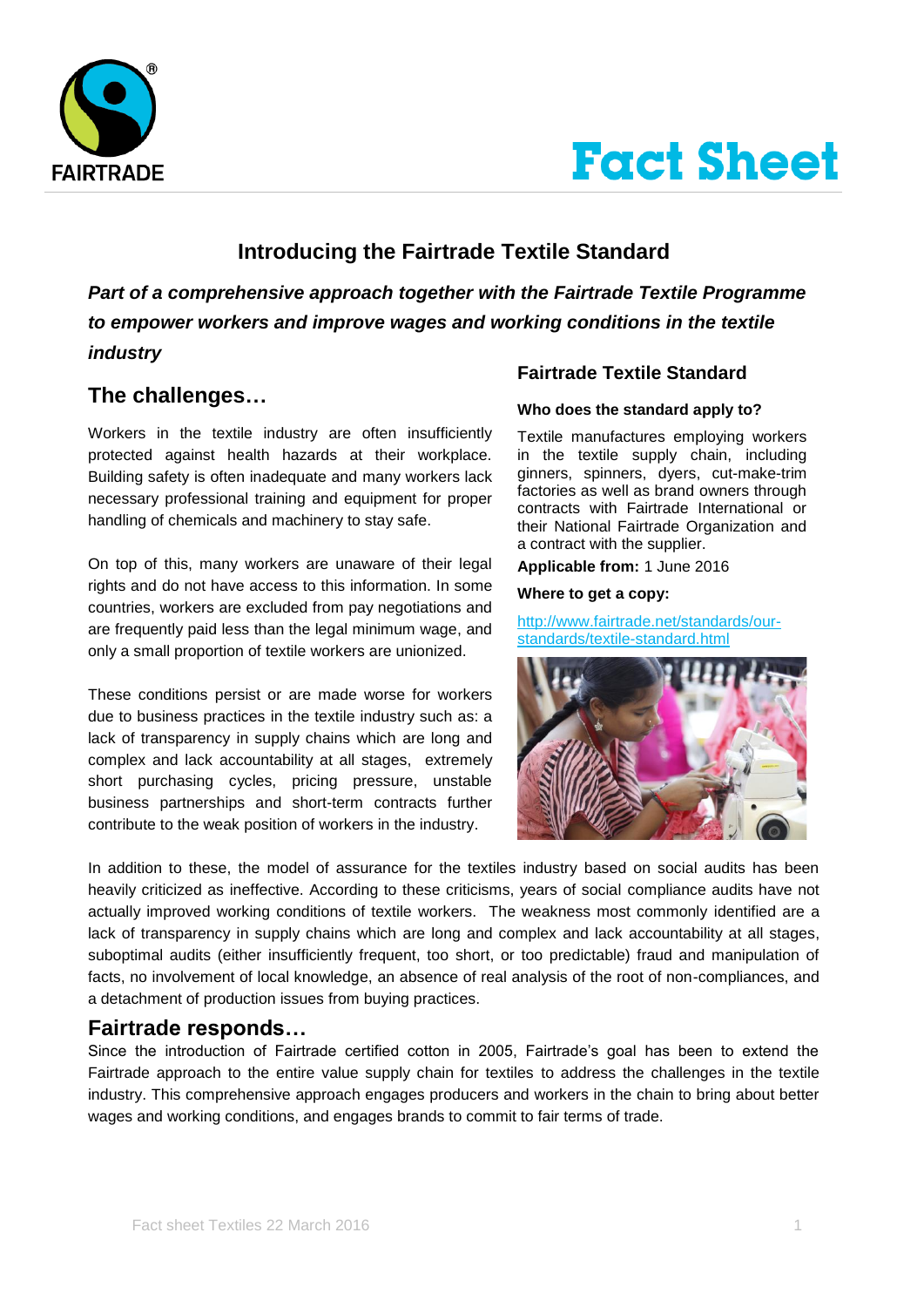# **Core elements of the Fairtrade Textile Standard**

#### **Full supply chain certification and brand commitment**

The Textile standard applies to all operators employing hired workers in the textile supply chain processing Fairtrade certified cotton and other responsible fibres. Those operators must in turn ensure that subcontractors are compliant with core aspects of the standard. Brand owners purchasing finished textiles are also required by the standard to have a contract with a National Fairtrade Organization or Fairtrade International as well as with their suppliers, committing themselves to fair, reliable and predictable terms of trade to facilitate long term investments in the improvement of workers' conditions. This full supply chain approach provides a framework to provide consistency and transparency within the textile supply chain.

#### **Empowerment of workers**

Through participation in a Compliance Committee, workers are engaged directly in company compliance with the standard making them partners in assessing risks in the work place and ensuring they are trained appropriately in order to take on this role. The standard outlines requirements for training and capacity building for workers to raise their awareness around their rights in the work place. Training is an essential element in improving workers' situation. The standard offers workers the tools to unionize or become a member of an existing union, helping to secure their position and improve their status in the company and as a first step in certification against the Textile Standard is only allowed in countries where freedom of association in possible, determined by the [Fairtrade Textile Standard Geographic Scope Policy.](http://www.fairtrade.net/fileadmin/user_upload/content/2009/standards/documents/generic-standards/TextileGeographicalScope.pdf) The standard also includes a grievance procedure which engages civil society to support workers in a grievance case, to supplement the company procedure if this is not satisfactory to the worker.

#### **Living wages**

The Fairtrade Textile Standard requires the implementation of living wages within six years. Fairtrade will determine living wages by drawing on existing wage agreements made by local unions within the textile sector and through applying approved methodologies such as [the Anker method](http://www.fairtrade.net/single-view+M5fc5b408f70.html) to set regional benchmarks. The Anker method is a shared approach from ISEAL members to estimating Living Wages.

#### **Worker safety**

The Fairtrade Textile Standard sets strict requirements for workplace safety, especially building and fire safety as well as requirements on the use of protective clothing and proper handling of hazardous materials.

#### **For the Environment**

The environmental requirements in the Textile standard focus on reducing negative impacts on workers and environment by controlling chemical use and practices. The standard includes a list of prohibited materials specific to textile production, banning substances of high concern, including carcinogenic, highly toxic and substances that may be injurious to human health and reproduction. Environmental requirements are modelled on leading health and safety standards in the industry.

#### **Assurance in textiles**

The assurance model for the new Fairtrade Textile Standard addresses the weakness in certification with the following measures:

- improving the competencies of auditors, including identification of fraud
- strengthening the participation of worker in the process
- identifying the root cause of non-compliances so these can be addressed, especially when they are related to the buying practices of brand owners,